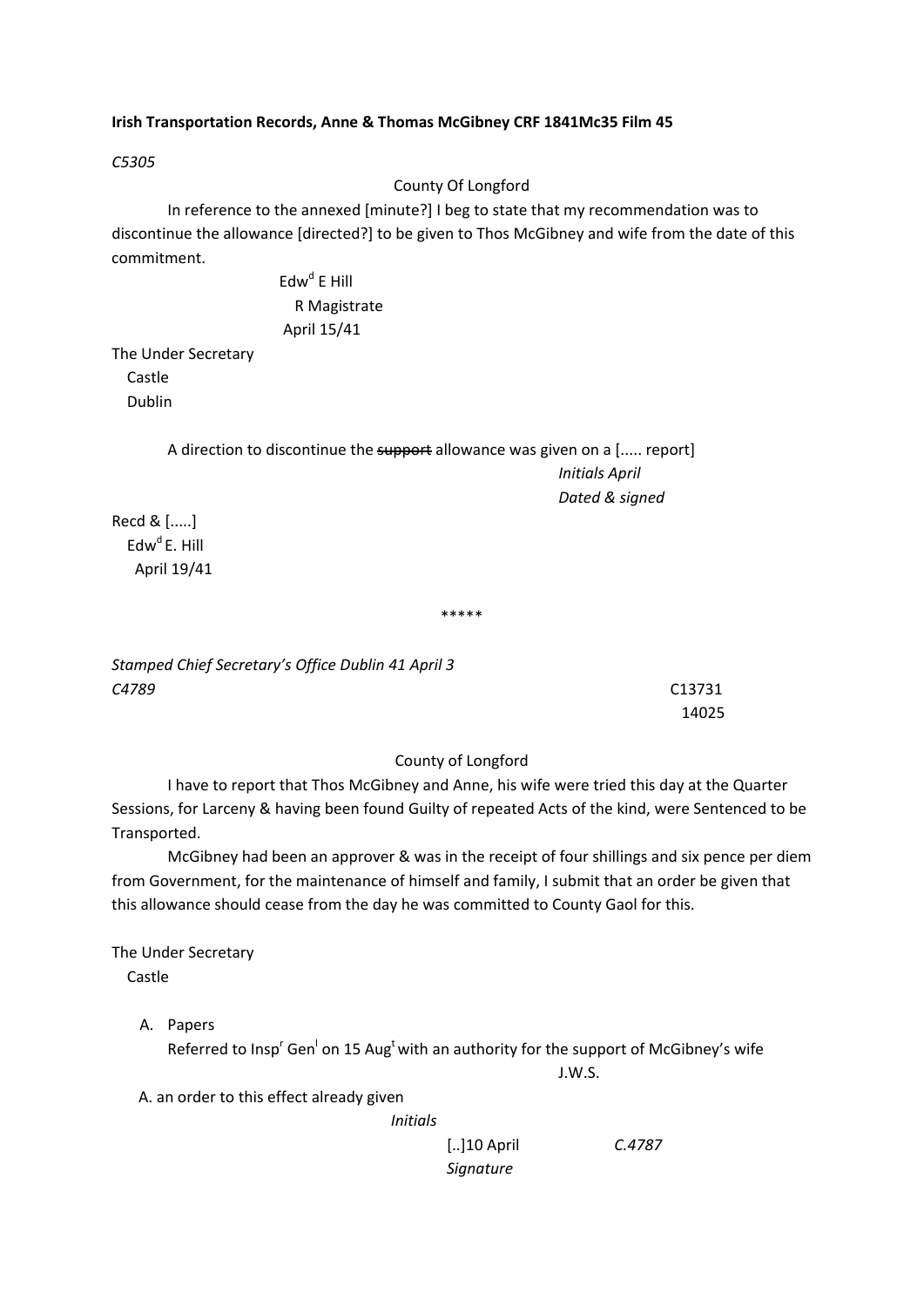\*\*\*\*\*

# Larceny Edw<sup>d</sup> Eus. Hill Res<sup>t</sup> Magistrate Longford April 7/41

#### \*\*\*\*\*

*C 4909 c 47839 W. Connor McCowan Noted‐ 12. Ds Ult* (*Sentence written at side‐ indecipherable*)

# North West Circuit County of Longford

### **Report**

Annexed is a letter this morning received by me; the writer Mr Andrew Brock is a respectable person, and it was thro' him that Thomas McGibney (now a convict as in the letter stated) gave me information with respect to Ribbonism – McGibney was examined on the Ribbon trials and gave his evidence apparently very fairly.

You will see a report respecting this man in my Crown Witness return sent in the 8<sup>th</sup> instant. It is  $N^{\circ}$  2 on the List.

A near relative of Mr Brock was murdered some years ago in the County of Longford – He was a tenant of Lord Lorton –

> Edward Tierney Crown Solicitor 12<sup>th</sup> April 1841

N.H. Macdonald Esq etc etc etc

> Racepark 11<sup>th</sup> April 41

Dear Sir,

I regret to inform you that McGibney and his wife have been tried at the last  $Q^r$ Sessions of Longford and found guilty of having stolen goods in their poss<sup>n</sup> and sentenced to 7 years transportation. He was transmitted from gaol to Dublin on Friday last.

\*\*\*\*\*

The hurried manner in which the whole affair was carried in (they being only accused on Monday & tried on Wednesday) left the fellow no time to make a defence which he could have done had his trial been postponed.

The person who sold the goods to McGibney was the son of the prosecutrix, who brought them to his lodgings and recd at least ¾ of the full order of them, absconded on hearing McGibney was arrested no exertion was made to discover the plot. (for I am convinced a plot was laid to convict the pris $n^{\text{nr}}$ ) and the unfortunate man without time or means to detect it was convicted on the Evidence of one Witness who only swore to a few of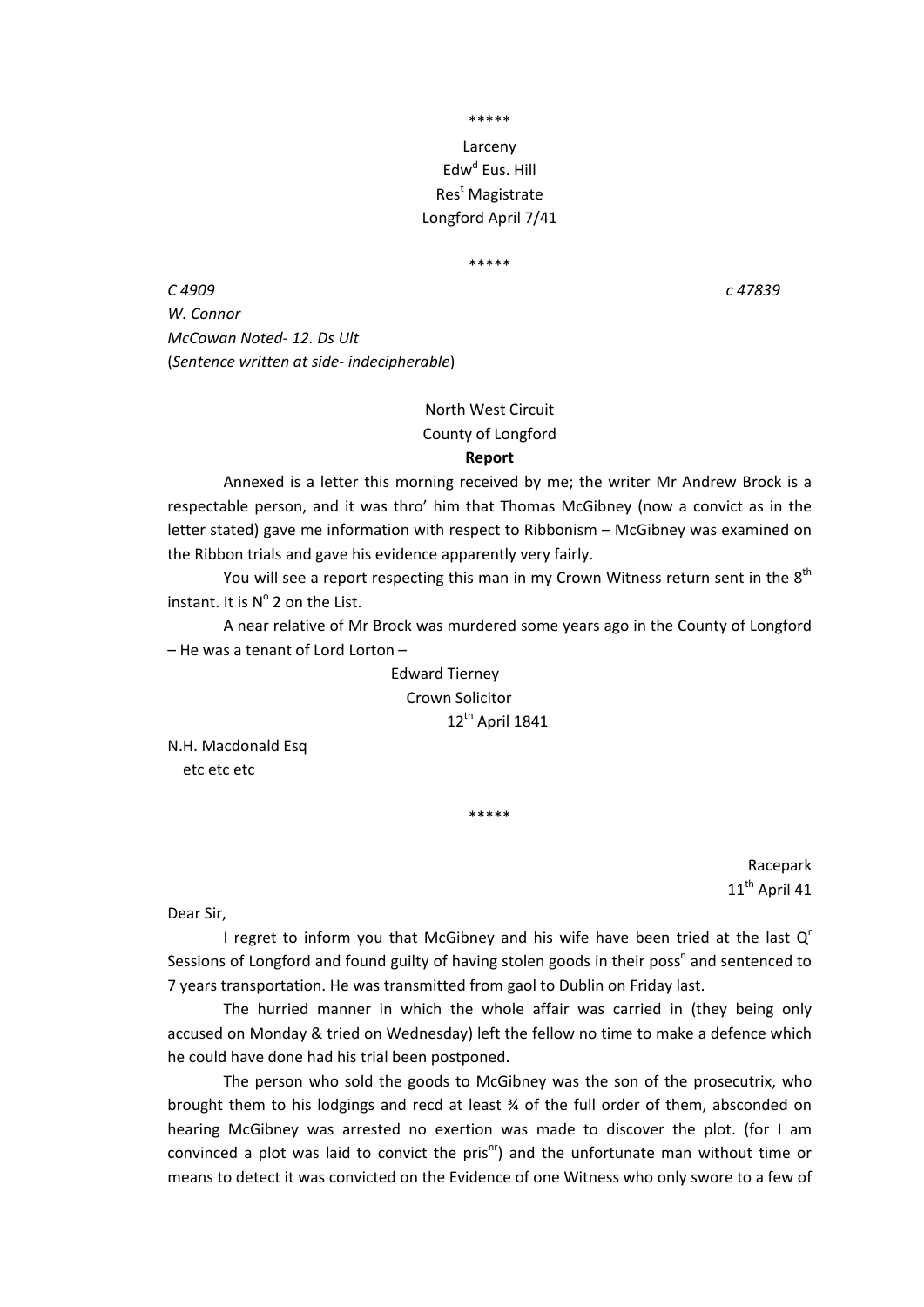the articles which she said were removed from her shop and afterwards found pawned in the real name of the pris<sup>nr</sup> which at once showed they did not think the goods were stolen.

The Defence was by a witness who was pres<sup>t</sup> when McGibney bought and paid for the goods. There were several articles of callico & other prints found in the Pawn office & produced on the trial but only a few were identified as stolen property.

And strange to say after the trial and sentence and in a private house the prosecutrix was allow<sup>d</sup> by the Magistrate to examine the goods and take away most articles which she pleased to say she believed was her property. Thus the prisn<sup>rs</sup> are depr<sup>d</sup> of their own real property by a course? [..] fully in union with the one adopted from the commencement by the Magistrates who appeared as if well pleased to have the power to remove the informer from the Country.

Under all the circumstances of the case and in consequence of the services which McGibney has rendered to the Crown and his country for which he has not rec<sup>d</sup> any remuneration I hope you will do all in your power to have the sentence commuted if not altogether pardoned or at least an application to the Gov<sup>t</sup> to have him and his family sent out to Australia.

If you'll favour me with a reply saying what you mean to do in this case you'll much oblige D' Sir

Your [....] Andw Brock

*Addressed to*

Edward Tierney Esq 15 Fitzwilliam St Dublin Apr 11 1841

\*\*\*\*\*

To His Excellency Lord Viscount Ebrington Lord Lieutenant General and General Governor of Ireland

The memorial of Thomas McGibney and Ann McGibney his Wife Humbly Sheweth That Your Excellency's Mem<sup>ts</sup> are now incarcerated in Prison. Yr Mem<sup>ts</sup> Thomas in Kilmainham in the City off Dublin and Anne in Longford Gaol both yr Mem<sup>ts</sup> under sentence of Transportation for having (which was unknown to yr Mem<sup>ts</sup>) stolen goods in posess<sup>n</sup> That your Excellency's Mem<sup>ts</sup> have many strong and peculiarly mitigating circumstances connected with their case which they beg leave to lay before yr Excellency – **A.** Memorialist having been for many years the subject of delusion and encouraged by deep designing men lent himself to their illegal views and became a member of the Ribbon Society. That Mem<sup>ts</sup> by painful experience discovered that the system if followed must lead to the destruction of every tie of friendship which gratitude for many kind acts barred him to wish the welfare of persons who were to be the victims of the Society, and yr Mem<sup>t</sup> resolved to follow the advice of a neighbouring Gentleman and became a Crown Witness at Summer Assizes 1840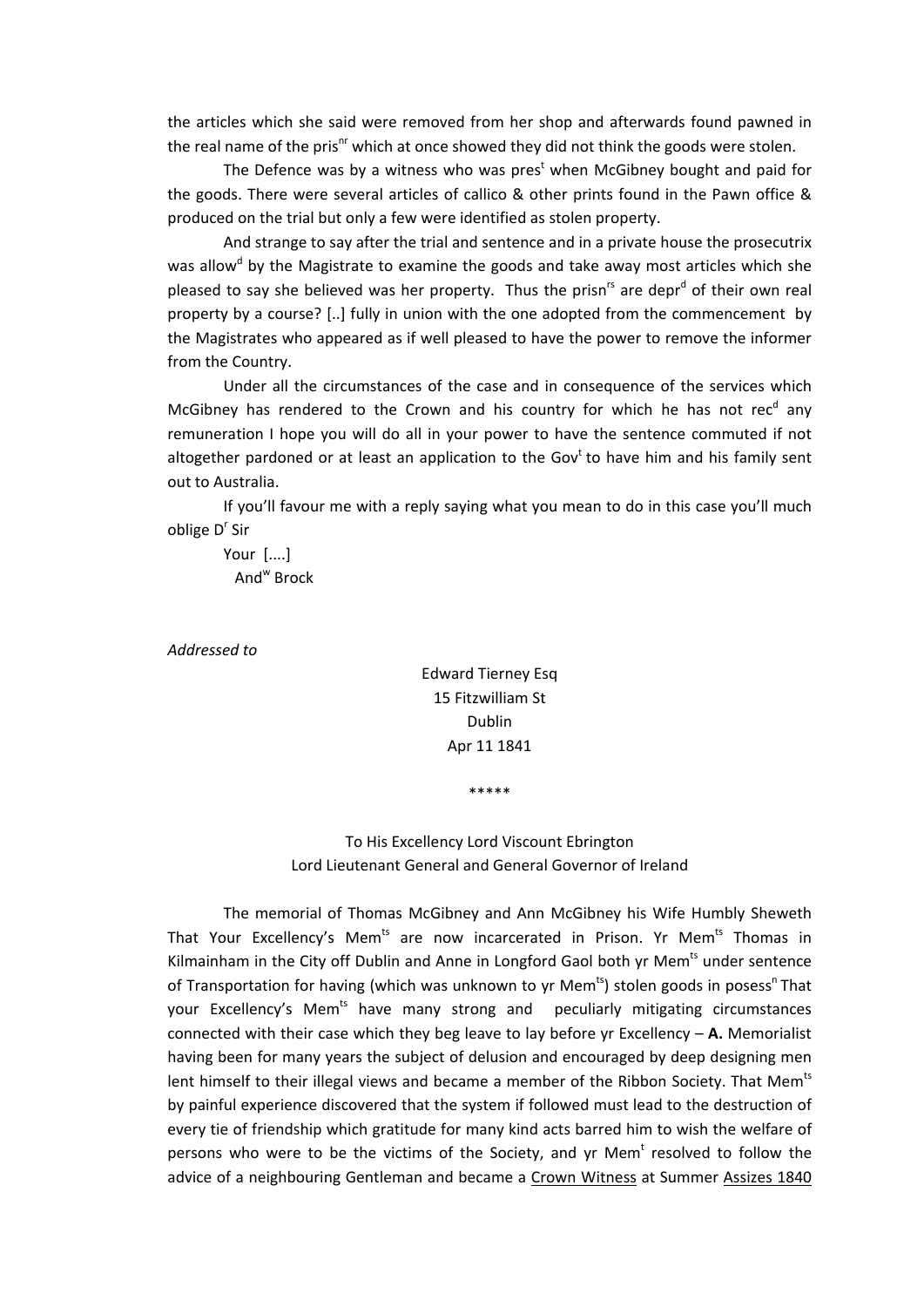and gave evidence in three Ribbon trials where conviction was carried, and also at Cavan last Assize Mem<sup>t</sup> was examined on a Ribbon Trial and begs leave to refer yr Excellency to Mr Tierney Crown solicitor for the Nth West circuit for a report of Mem $<sup>t</sup>$  to conduct on those</sup> occasions. Yr Mem<sup>t</sup> has not received, nor applied for any remuneration from the Govt for the services. That yr Mem<sup>t</sup> in consequence was obliged to quit his home and give up his trade of Blacksmith and place himself and family in protection of the police in the town of Longford where yr Mem<sup>t</sup> & wife unfortunately met with one Guy Hewston who sold to them some goods which they considered they were perfectly justified in buying That yr Mem<sup>ts</sup> feeling no guilt attached to them did deposit s<sup>d</sup> articles with others of wearing apparel in the Pawn Office in Longford in their own real names when s<sup>d</sup> articles were got & claimed as the stolen property of one Mrs Hewston shopkeeper of the town of Longford who is the mother of Guy Hewston who sold the goods & rec<sup>d</sup> the price of them from yr Mem<sup>ts</sup> that the s<sup>d</sup> Guy Hewston absconded the country when he heard the said goods were discovered and left Yr Memorialists accused for having the goods in poss<sup>n</sup> knowing them to be stolen but yr Mem<sup>ts</sup> persist in denying that they knew said goods were stolen as Yr Mem<sup>ts</sup> knew of several sales which the said Guy Hewston has made of similar goods to other persons That Yr Mem<sup>ts</sup> having been arrested on Monday the 25 March last. The Bills of Indictment formed on Tuesday 26<sup>th</sup> and their trial proceeded with on  $27<sup>th</sup>$  left your Mem<sup>ts</sup> no time to prepare a Defence and at the advice of their attorney (who thought conviction could not be carried) went to trial and to his great disappointment the Jury who tried yr Mem<sup>ts</sup> (in the absence of Witness whom yr Mem<sup>ts</sup> [*indecipherable few words*] came by the goods if had time or such Witness were required) thought proper to pronounce them guilty and yr Mem<sup>t</sup> was on the next day transmitted from Longford to this Prison where he has not had opportunity till now to forward this Memorial to your Excellency. Under all the foregoing circumstance Y<sup>r</sup> Mem<sup>ts</sup> humbly prays yr Excellency will take their unhappy case into yr gracious consideration and extend to them an act of the Prerogative of Mercy in commuting their sentence by ordering Mem<sup>ts</sup> & two infant children to be sent out as Emigrants to Australia and Your Excellency's Memorialists as in duty bound Will ever Pray.

> Thomas McGibney Anne McGibney

April 18<sup>th</sup> 1841

Thomas McGibney Anne McGibney Goods in possession Transp<sup>d</sup>

Obtain the truth of A: and which of them has been convicted before

May 7 [....] to Mr Tierney The law must take its course May 19 1. A.B. ans<sup>d</sup>  $22<sup>nd</sup>$  H.T. C.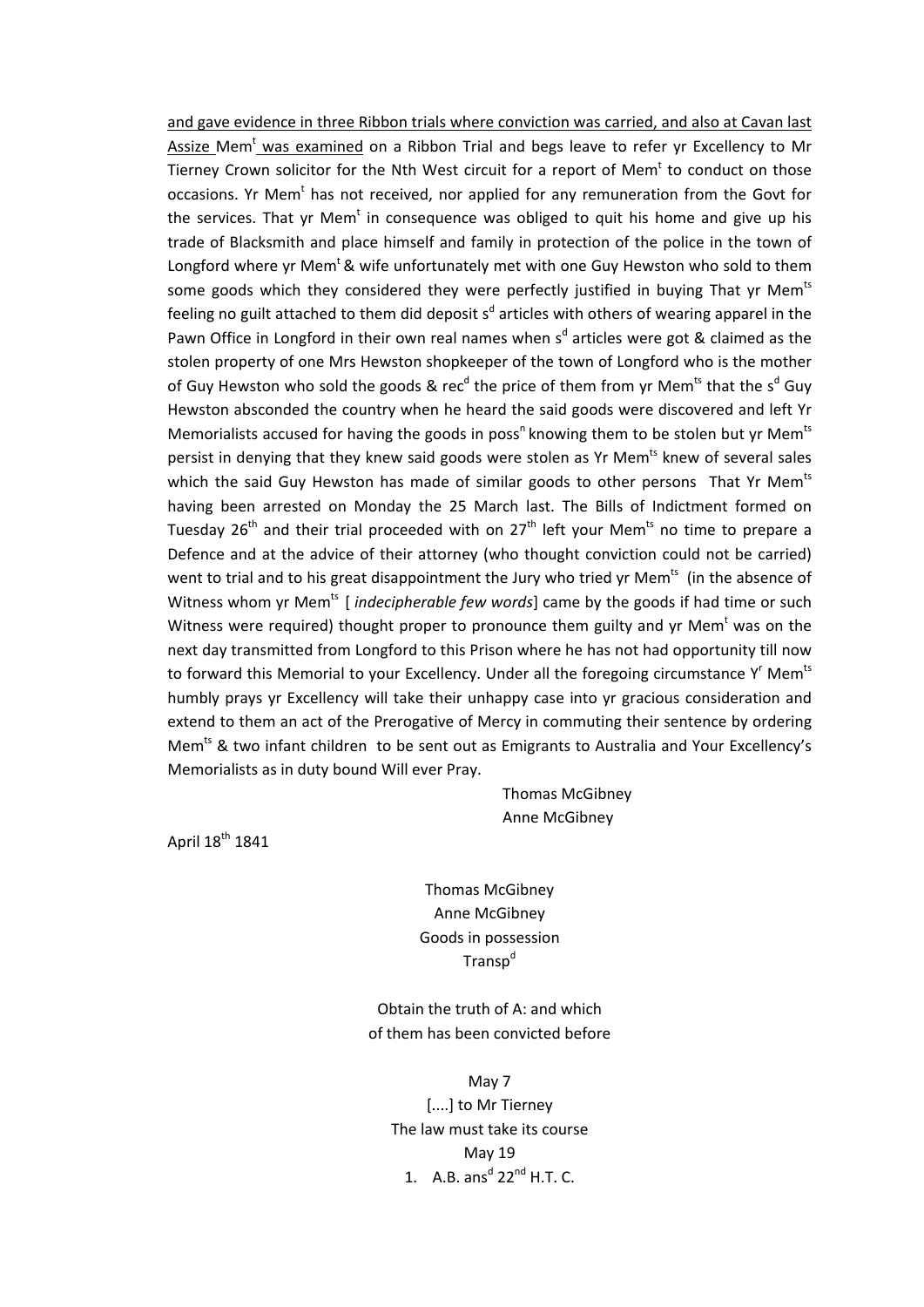\*\* \*\*\*

*Stamped Chief Secretary's Office Dublin 41 Mar 6 W. Connors written up the side*

> 14 Fitzwilliam Square North  $6<sup>th</sup>$  May 1841

Sir,

 I have the honor to acknowledge the receipt of your letter, with reference to the case of Thomas and Anne McGibney sentenced to Transportation at the last Longford Quarter Sessions; and in answer, regret to state, that there are not, in my opinion, any mitigating circumstances connected with the Prisoner's case; which would render them proper objects of His Excellency's mercy – The Prisoners were indicted for having upon the fifth of April stolen some shawls and other goods to the value of ten pounds from Thomas Hewston a shop keeper of Longford, and also having received the same knowing them to be stolen. Some of the goods were found in the possession of Anne McGibney & her husband and others had been pawned by her  $-$  The Witnesses for the prosecution identified the goods but their testimony went to prove that the goods had been stolen by Guy Hewston ( a boy and son of the prosecutors, who had absconded and subsequently purchased from him by the prisoner – The Question of fact as to whether the prisoners knew the goods to have been stolen I, of course left altogether to the Jury who found the prisoners Guilty and, in my opinion, justly, taking into consideration the tender age of Guy Hewston and that the prisoners could not show that they had paid to him a reasonable sum or price for the stolen goods – There was only one witness Mary McGibney examined for the defence and her testimony was that she had been present when Guy Hewston had given a portion of the goods to Anne McGibney and that Anne McGibney had given him some money but she could not say how much –

There were no witnesses examined as to the Character of the prisoners; and as a full bench of Magistrates were unanimous in inflicting the sentence of Transportation, I cannot, under the circumstances, recommend them to the merciful consideration of His Excellency.

 I have the honor to be Sir Your most obedient servant Robert Tighe en and a Santa Salarister Assist<sup>t</sup> Barrister Co Longford

Norman H. Macdonald Esq etc etc etc

\*\*\*\*\*

*Stamped Chief Secretary's Office Dublin 41 May 11*

Longford May 13/41

Sir,

In reply to your letter this day received respecting Thos. McGibney and wife, now convicts I beg to state for your information that neither of these persons have ever been before convicted for any offence.

 I am Sir **Product of Service Service Service Service Service Service Service Service Service Service Service Service Serv** RN Curtis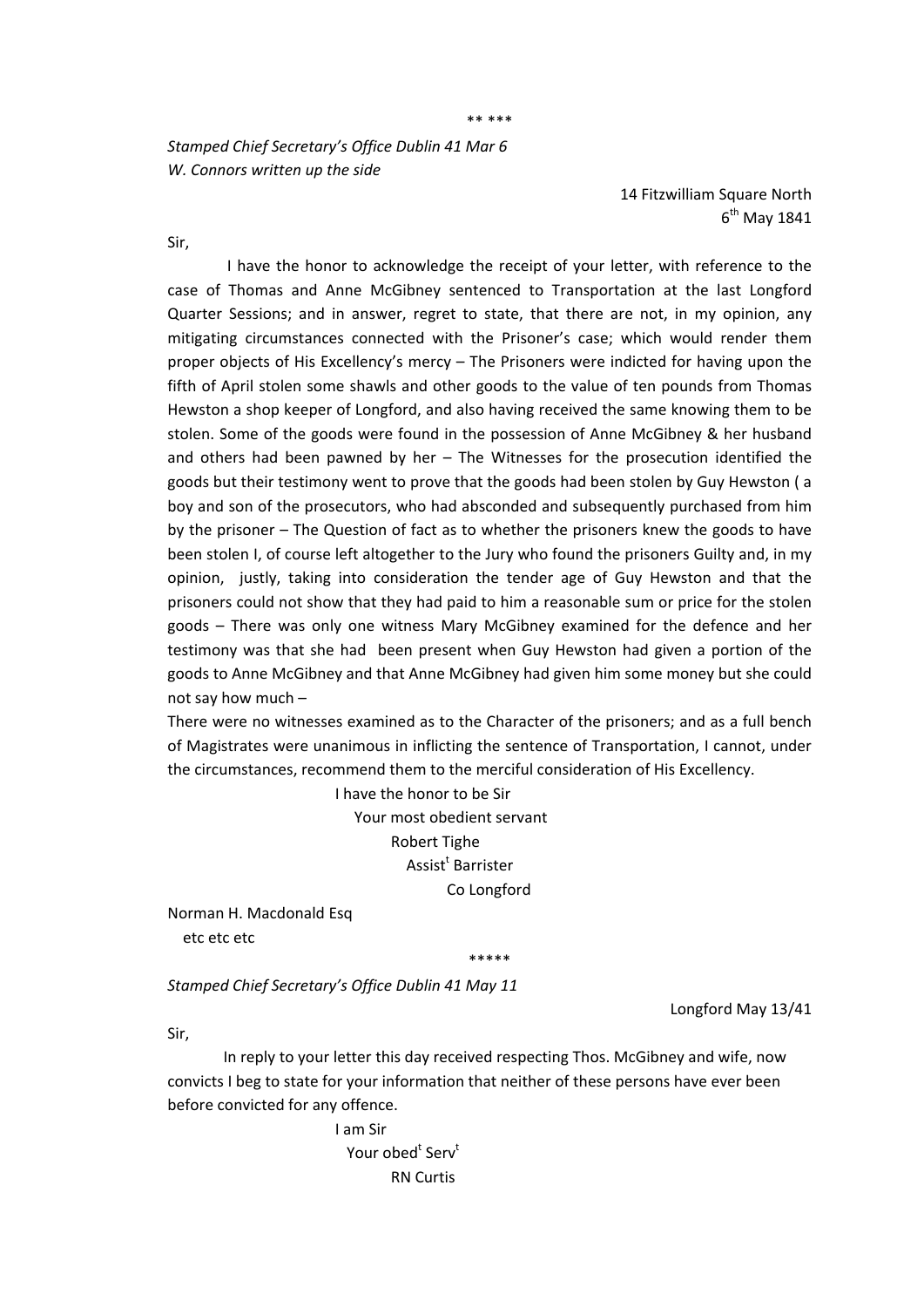#### Co Inspector

To Edw<sup>d</sup> Tierney Esq \*\*\*\*\* *Stamped Chief Secretary's Office Dublin 41 May 14 w. Connors written up the side*

#### **Report**

I send with this a note received by me from the County Inspector Longford, this day, whereby you will see that McGibney and wife were never before convicted of any crime.

With respect to the statement in the Memorial marked "A", I beg to refer you to my report of the 12<sup>th</sup> of April last and also to my return of Crown Witnesses after the last Circuit by which, it will appear that Thomas McGibney did give information with respect to Ribbonism and was examined on Ribbon trials, and that he appeared to me to give his evidence fairly.‐

> Edward Tierney 14<sup>th</sup> May 1841

N.H. Macdonald Esq<sup>re</sup> etc etc etc

\*\*\*\*\*

*Stamped Chief Secretary's Office Dublin 41 Mar 6 W. Connors written up the side*

To His Excellency Earl Fortescue

Lord lieutenant General and General Governor of Ireland

The Memorial of Andrew Brock of Racepark in the County of Longford Respectfully sheweth that your Excellency's Mem<sup>t</sup> is activated by a sense of duty and gratitude to approach your Excellency in behalf of Thomas McGibney now a prisoner, in Kilmainham Gaol under sentence of transportation for 7 years

In 1837 Yr. Excellency's Memorialist was summoned by Lord Clive then chairman of a committee of the house of Commons to give evidence on the hearing of a petition  $\mathsf{a}\mathsf{g}^{\mathsf{st}}$  the return of Luke White Esq<sup>re</sup> late M.P. that in consequence of the testimony of Mem<sup>t</sup> on that occasion the bad feeling of certain lawless characters was incurred and a conspiracy formed ags<sup>t</sup> the life of your Mem<sup>t</sup> who verily believes were it not for the timely information of the prisoner Thos McGibney he would have fallen victim to the rancorous hatred of them. He being at the time a member of the Ribon(sic) Society he at all times knew when, where and how Mem<sup>t</sup> was to be attacked, and McGibney being grateful to Mem<sup>t</sup> for acts of kindness shewn to him, on many occasions, and influenced by feelings of humanity always gave Mem<sup>t</sup> notice of certain places to shun and to guard ags<sup>t</sup> being out late and alone on particular days whereby Mem<sup>t</sup> life has thro' a gracious providence been preserved. Notwithstanding in many instances yr Mem<sup>t</sup> has experienced the diabolical effects of the Ribon system. His workmen were noticed to quit his work and those who did not obey the notice were severely beaten and obliged to leave his employment. His house as attacked, his window